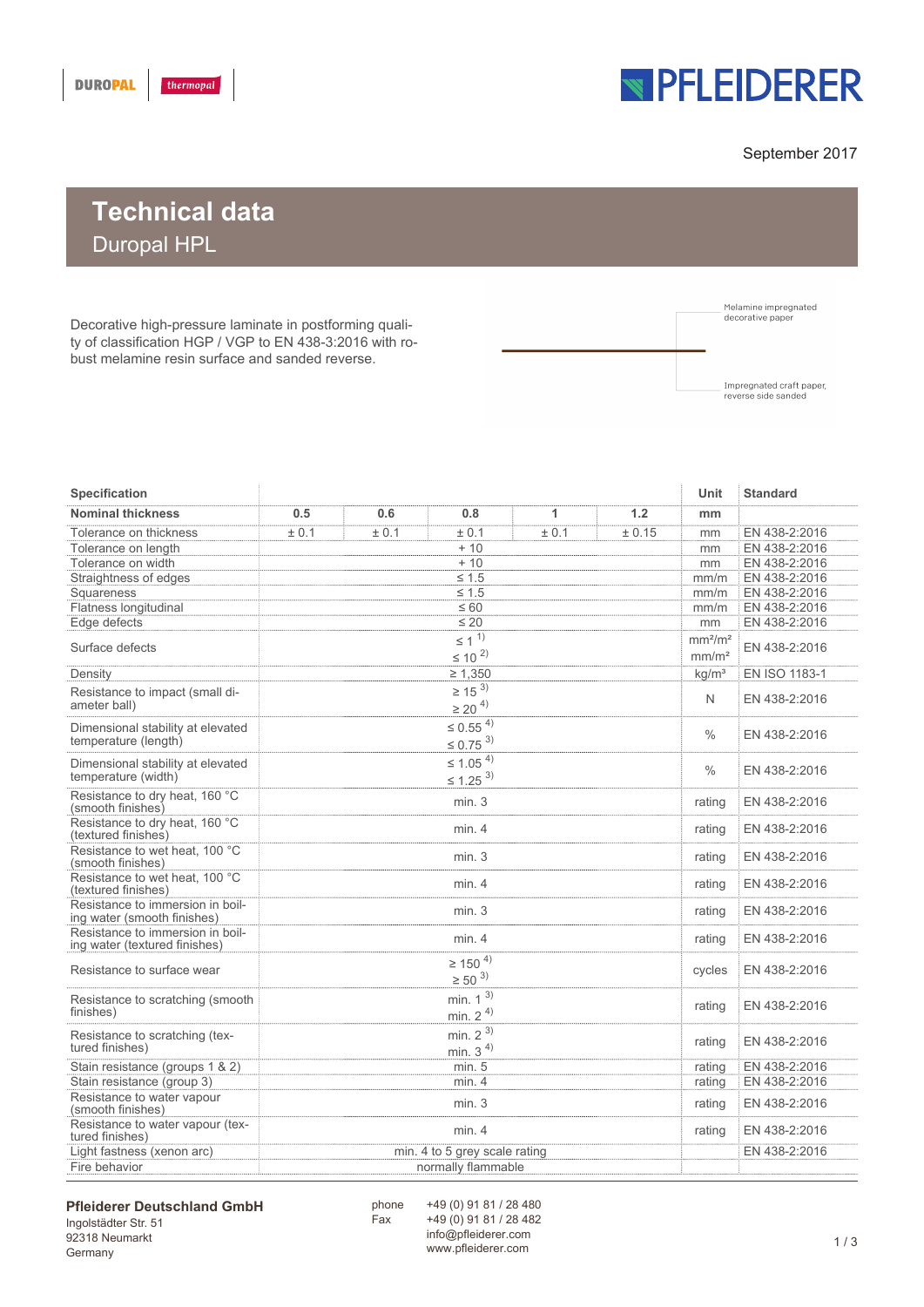

### September 2017

# **Technical data** Duropal HPL

Decorative high-pressure laminate in postforming quality of classification HGP / VGP to EN 438-3:2016 with robust melamine resin surface and sanded reverse.



| <b>Specification</b>         |                                                                                                |                                                                   |     |                                                                         |                                                                         |               | Standard                                           |
|------------------------------|------------------------------------------------------------------------------------------------|-------------------------------------------------------------------|-----|-------------------------------------------------------------------------|-------------------------------------------------------------------------|---------------|----------------------------------------------------|
| <b>Nominal thickness</b>     | 0.5                                                                                            | 0.6                                                               | 0.8 |                                                                         | 1.2                                                                     | mm            |                                                    |
| Reaction to fire (Euroclass) | Euroclass D-s2, d0 or worse in connection with<br>normally and easily inflammable core boards. |                                                                   |     |                                                                         |                                                                         |               | <b>EN 13501-1. CWFT</b><br>acc. to 2003/593/<br>FG |
| Formaldehyde emission class  |                                                                                                |                                                                   |     |                                                                         |                                                                         |               | EN 717-1                                           |
| Formability (length)         |                                                                                                | min $10 \times t^{5}$ min $10 \times t^{5}$ min $10 \times t^{5}$ |     | Not deter-<br>mined, pro-<br>cessing tests<br>are to be<br>carried out. | Not deter-<br>mined, pro-<br>cessing tests<br>are to be<br>carried out. |               | EN 438-2:2016                                      |
| Formability (width)          | Not determined, processing tests are to be carried out.                                        |                                                                   |     |                                                                         |                                                                         | EN 438-2:2016 |                                                    |

 $1)$  Dirt, spots and similar surface defects

<sup>2)</sup> Fibres, hairs and scratches

3) Classification VGP

4) Classification HGP

 $(5)$  t = nominal thickness

#### **Additional Information**

| Product standard     | $\cdot$ EN 438-3:2016                                                                                                                                                                                                                                                                                                                                                                                                                                                                                                                                                                                                                                          |
|----------------------|----------------------------------------------------------------------------------------------------------------------------------------------------------------------------------------------------------------------------------------------------------------------------------------------------------------------------------------------------------------------------------------------------------------------------------------------------------------------------------------------------------------------------------------------------------------------------------------------------------------------------------------------------------------|
| Areas of application | • Surface material for high-quality kitchen and office furniture, for walls and doors, furniture and installa-<br>tions in retail and recreational facilities, in the restaurant sector, in administration buildings, day nurs-<br>eries, schools, sanitary, clinical or laboratory sectors. Particularly where high demands are made on<br>sturdiness, ease of care and hygiene.                                                                                                                                                                                                                                                                              |
| Product safety       | The surface is physiologically safe, and approved for direct contact with food acc. to Regulation (EU)<br>No. 10/2011.<br>The decorative surface and the core consists of paper layers that are impregnated with thermosetting<br>resins. The resins harden completely during the manufacturing process by heat and high pressure.<br>They form a stable, resistant and non-reactive material.<br>We manufacture the panels without the use of halogens, heavy metals, preservatives, wood protectors<br>or organic solvents.<br>This product is following the REACH regulation EG 1907/2006 an article. Following Article 7 it needs not<br>to be registered. |
| Special              | • The coarser the structure and the lighter the decor, the greater the scratch resistance.<br>The smoother the structure and the the darker the decor, the more sensitive it gets to stains.<br>Depending on the decor and surface texture, slightly different surface visual impressions can result be-<br>tween format boards viewed from different angles. This is a result of the production methods and does<br>not constitute a quality defect.                                                                                                                                                                                                          |
| <b>Note</b>          | Classification HGP / HGF is achieved with the surface textures recommended for horizontal applica-<br>tions. Requirements of classification VGP / VGF are met by all surface textures. Please refer to our<br>sales documentation, to check which textures are available for this product.                                                                                                                                                                                                                                                                                                                                                                     |

.<br>Fax phone

+49 (0) 91 81 / 28 480 +49 (0) 91 81 / 28 482 info@pfleiderer.com www.pfleiderer.com<br>www.pfleiderer.com 2 / 3